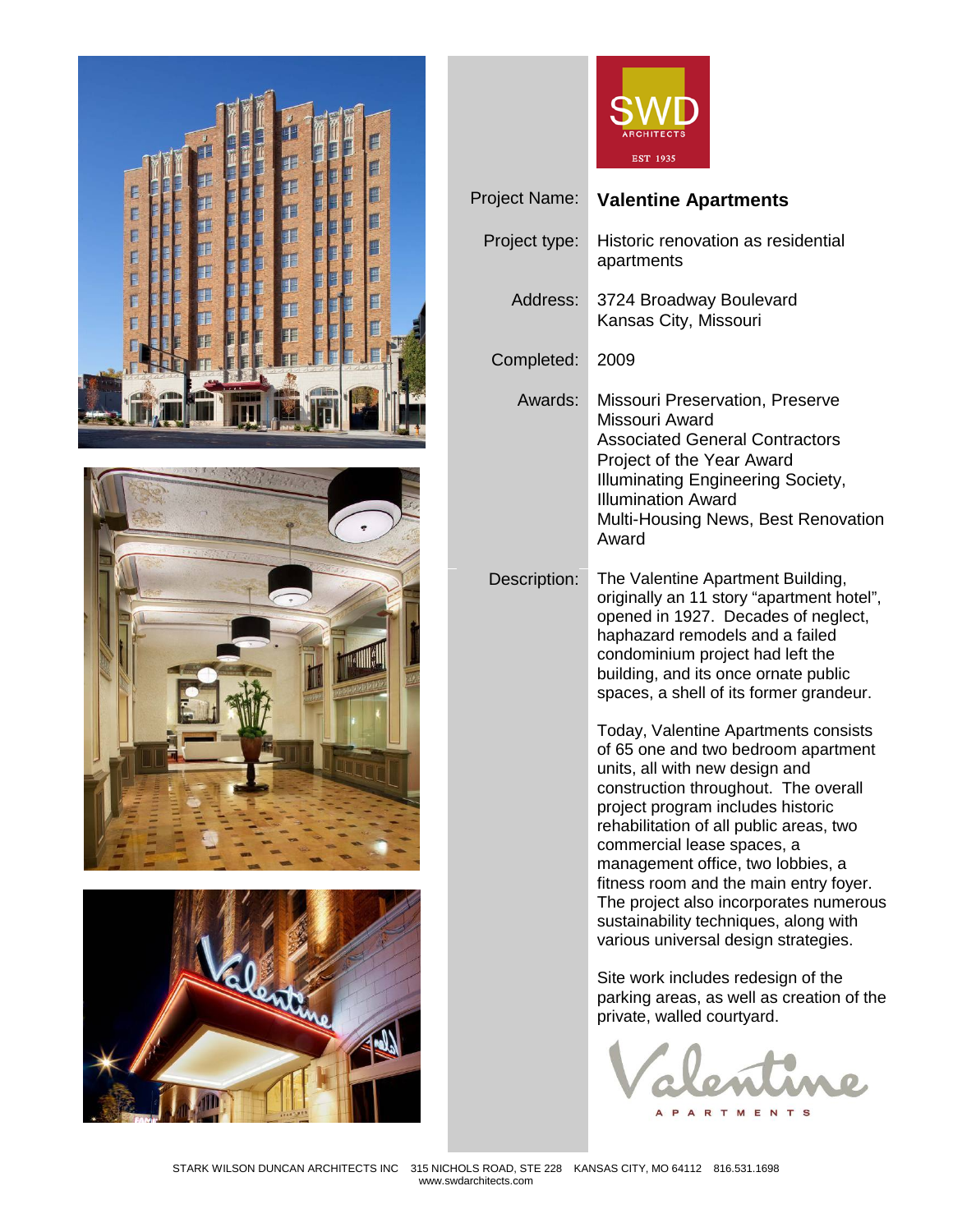## Completed Project photos:















Lobby II Courtyard



Fitness **Corridors** 



Units Units

STARK WILSON DUNCAN ARCHITECTS INC 315 NICHOLS ROAD, STE 228 KANSAS CITY, MO 64112 816.531.1698 www.swdarchitects.com